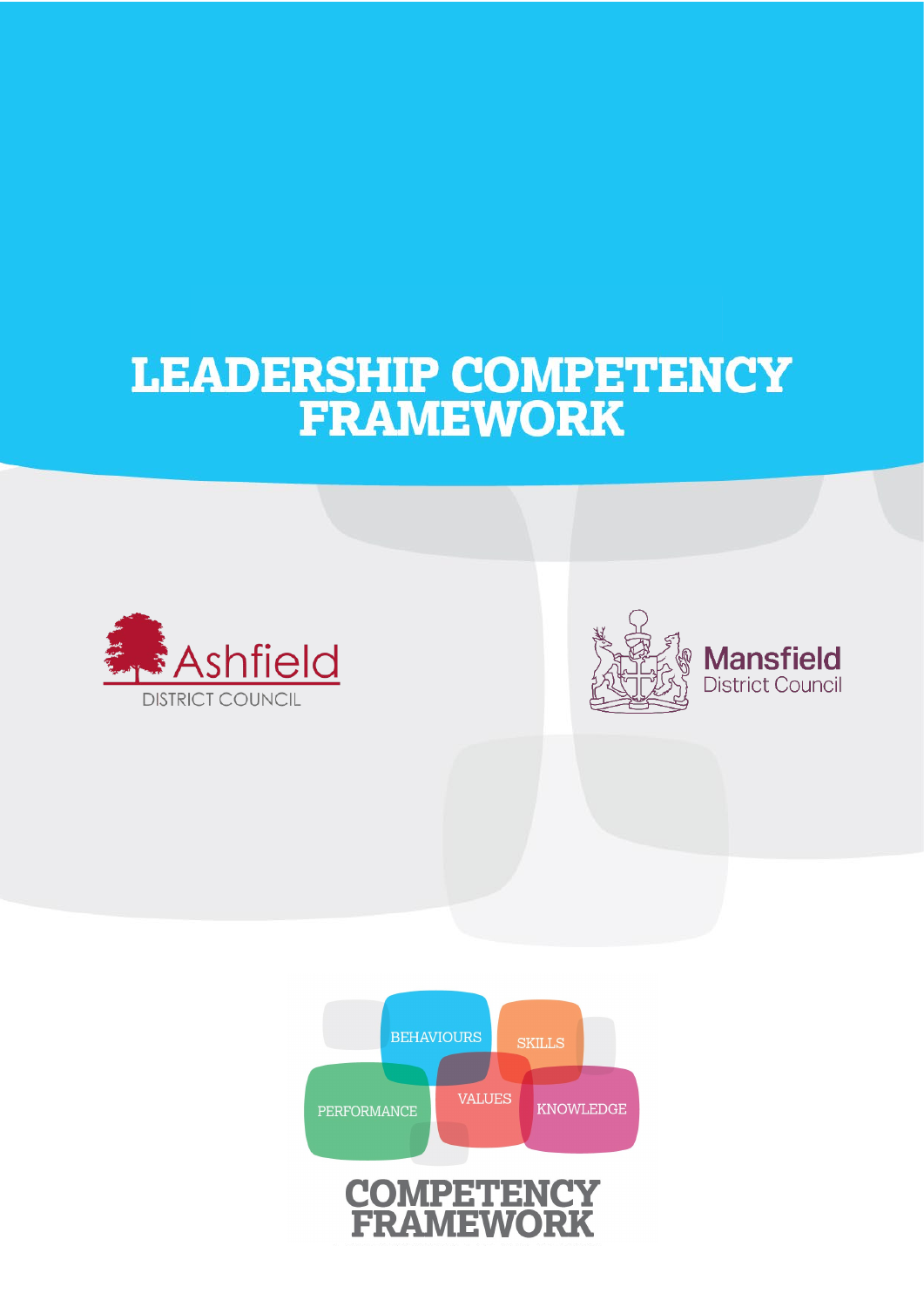# 1.0 ABOUT THIS FRAMEWORK

The Competency Framework supports the delivery of the council's Corporate Plan and People Strategy and forms a key element of the Corporate Performance Management Framework (PMF). The competency framework sets out how we want people to behave at work and puts the corporate values at the heart of everything we do.

# 1.1 Ashfield District Council's Values

- **People focused**
- **Honest**
- **Proud**
- **Ambitious.**

# 1.2 Mansfield District Council's Values

- **Excellence**
- **Integrity**
- **Teamwork**
- **Empower and Involve**
- **Passion and Pride.**

# 2.0 WHAT ARE COMPETENCIES?

Competencies are the skills, knowledge and behaviours that lead to successful performance. The framework outlines ten competencies and for each competency there is a description of what it means in practice with examples of effective behaviours at all levels. These indicators of behaviour are not designed to be comprehensive, but provide a clear and consistent sense of what is expected.

The competency framework will depend on your role in the organisation and your personal development needs. The levels are:

- **Level 1** Chief Executives, Directors and Heads of Service
- **Level 2** Service Managers
- **Level 3** Officers/Team Leaders/Supervisors

# 3.0 WHAT DOES IT MEAN FOR ME?

The framework is used for recruitment, performance management and development discussions and for decisions about career progression. Your Personal Development Review (PDR) sets out what you need to achieve over the year and the competency framework sets out how you will do it.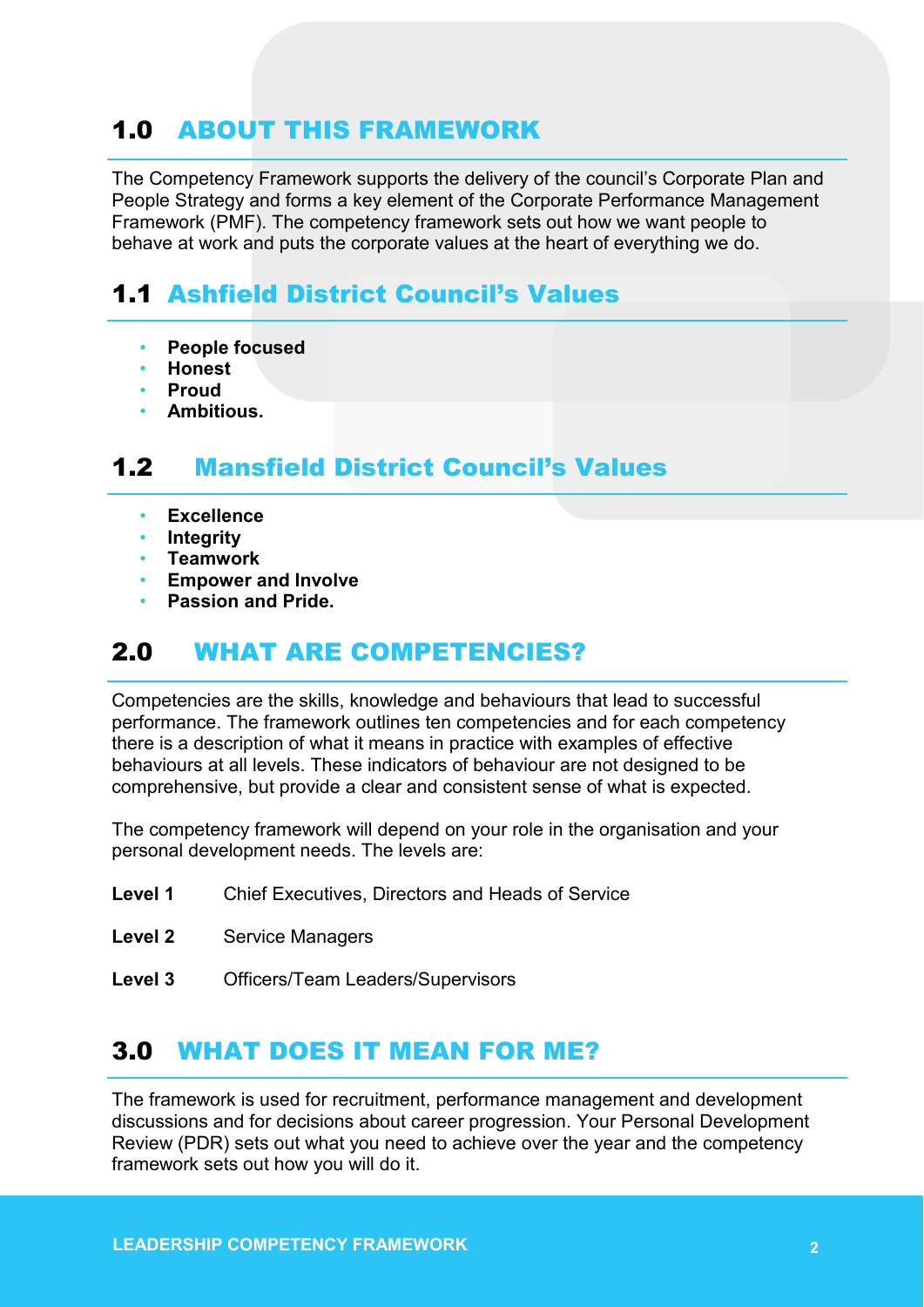A number of competencies will be identified and agreed as being essential to your role and/or have a higher level of importance and need based on your job role and work programme. Typically this will be approximately six which are selected across the key themes, and in cases where you are new to your post these will be decided by your manager at the point of recruitment and you will be assessed against these during the recruitment process.

Depending on the changes to your role or developments to your work programme the competencies that are essential may change. In this case changes will be agreed with your manager and captured within your PDR.

# 4.0 THE COMPETENCY FRAMEWORK

The framework is made up of three themes and ten competencies. The three themes are:

## Strategic – Setting direction

Seeing the big picture Changing and improving Making effective decisions

## People – Engaging people

Leading and communicating Collaborating and partnering Building capacity for all

#### Performance – Delivering results

Achieving commercial outcomes Delivering value for money Managing a quality service Delivering at pace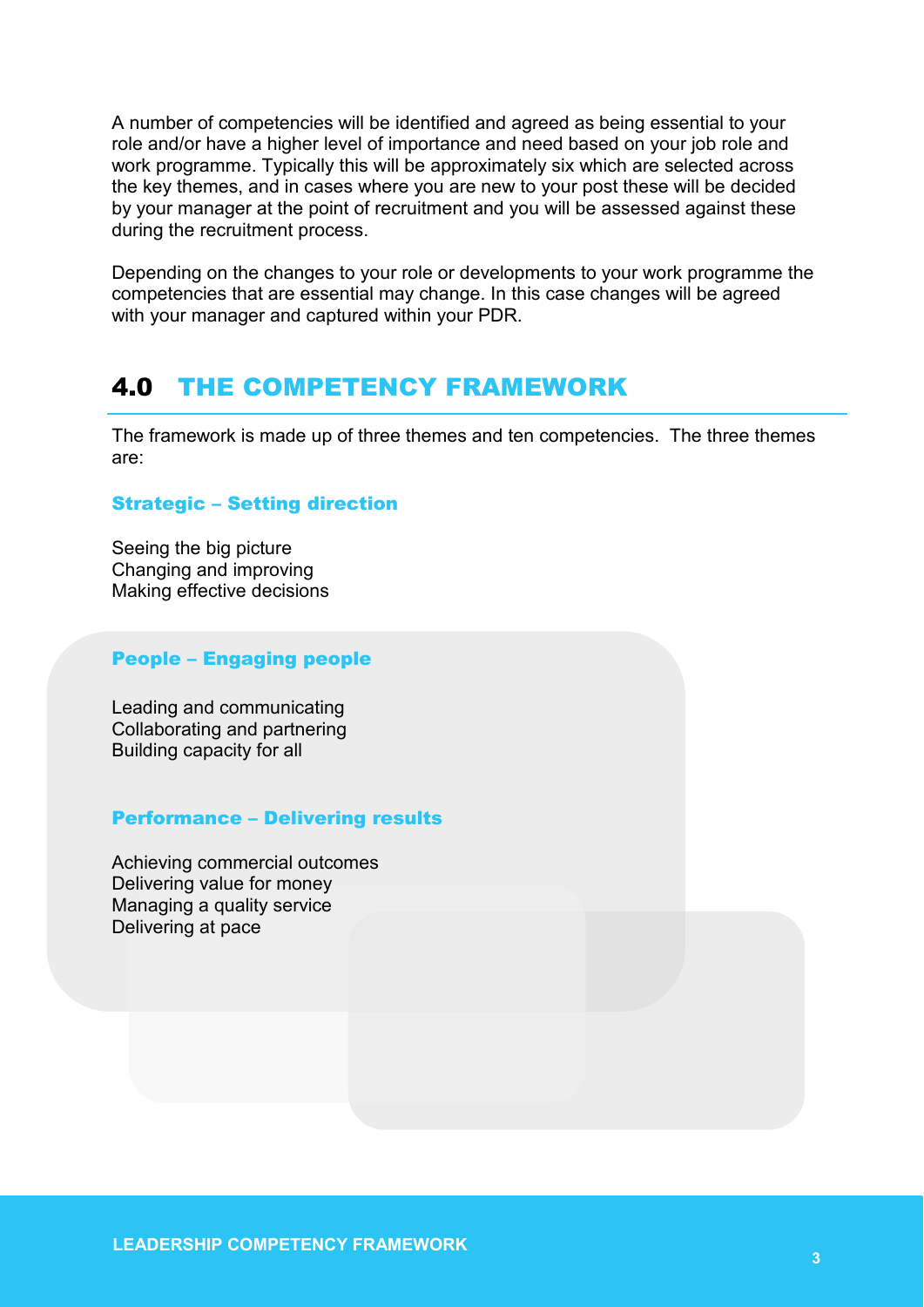# Summary of each competency

## Strategic – Setting direction

## **1. Seeing the big picture**

Seeing the big picture is about having an in-depth understanding and knowledge of how your role fits with and supports organisational objectives and wider public needs.

For all employees, it is about focusing your contribution on the activities which will meet the council's goals and deliver the greatest value.

For leaders, it is about scanning the political context and taking account of wider impacts to develop long term implementation strategies that maximise opportunities to add value to the customer experiences of service users; facilitate continuous improvement; transform services and support the delivery of the corporate priorities.

## **2. Changing and improving**

People who are effective in this area take initiative, are innovative and seek out opportunities to create effective change.

For all employees, it's about learning from what has worked well as well as what has not, being open to change and improvement, and working in smarter, more focused ways.

For leaders, this is about creating and encouraging a culture of innovation and allowing people to consider and take informed decisions. Doing this well means continuously seeking out ways to improve policy implementation and build a leaner, more flexible and responsive council. It also means making use of alternative delivery models.

## **3. Making effective decisions**

Effectiveness in this area is about using sound judgement, evidence and knowledge to arrive at accurate, expert and professional decisions and advice.

For leaders it's about reaching evidence based strategies, evaluating options, impacts, risks and solutions.

## People – Engaging people

## **4. Leading and communicating**

At all levels effectiveness in this area is about showing our pride and passion for public service, communicating purpose and direction with clarity, integrity, and enthusiasm. It's about championing difference and external experience, and supporting principles of fairness of opportunity for all.

For leaders, it is about being visible, establishing a strong direction and persuasive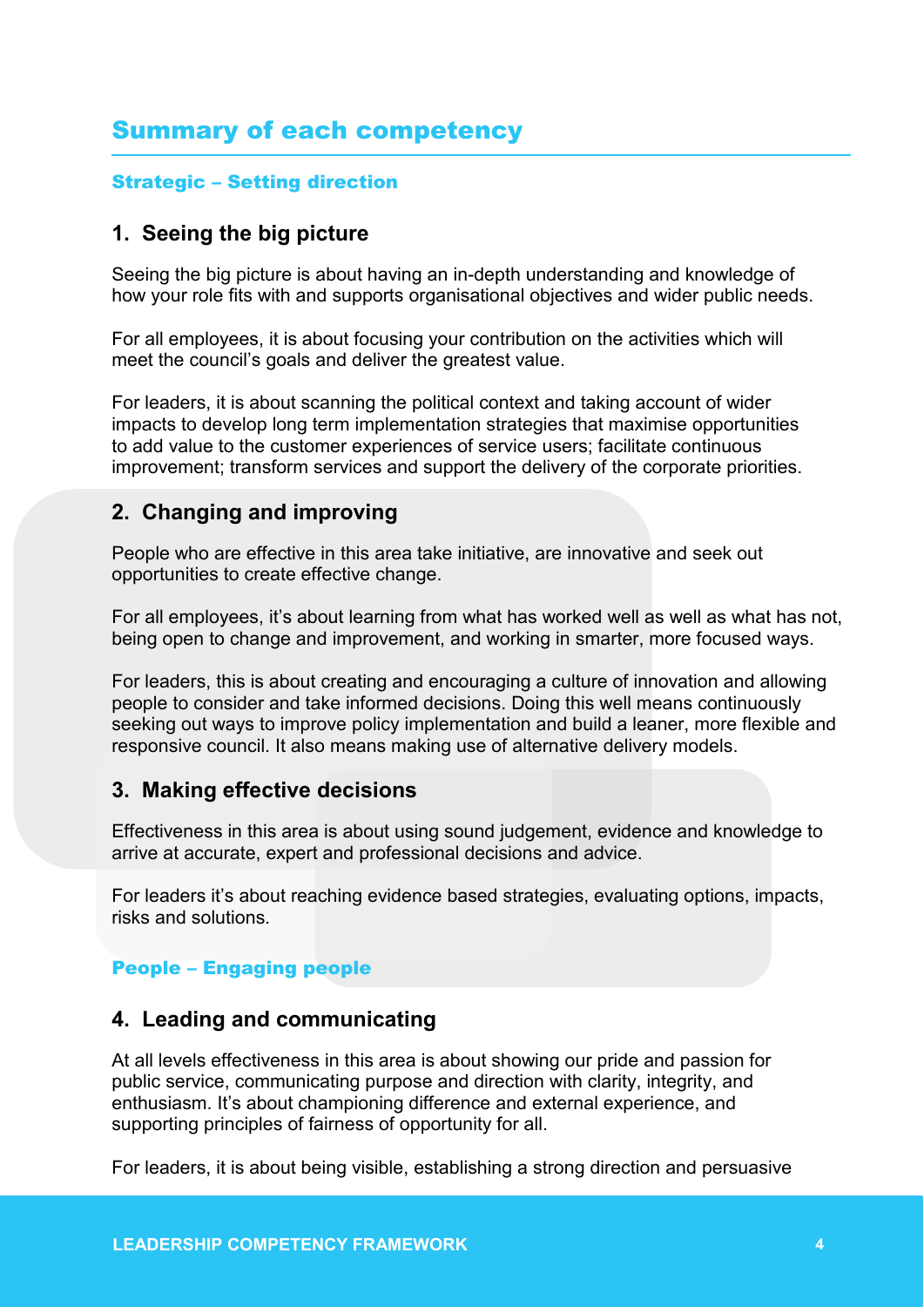future vision; managing and engaging with people in a straightforward, truthful, and candid way.

## **5. Collaborating and partnering**

People skilled in this area are team players. At all levels, it requires working collaboratively, sharing information appropriately and building supportive, trusting and professional relationships with colleagues and a wide range of people within and outside the council, whilst having the confidence to challenge assumptions.

For senior leaders, it's about being approachable, delivering business objectives through creating an inclusive environment and welcoming challenge however uncomfortable.

## **6. Building capability for all**

Effectiveness in this area is having a strong focus on continuous learning for oneself, others and the organisation. For all employees, it's being open to learning and keeping your own knowledge and skill set current and evolving.

For leaders, it's about investing in the capabilities of our people, to be effective now and in the future including having the flexibility to take on new roles as well as giving clear, honest feedback and supporting teams to succeed. It's also about creating a learning and knowledge culture across the organisation to inform future plans and deliver transformational change. Coaching and mentoring as a management style is highly evident.

## Performance – Delivering results

## **7. Achieving commercial outcomes**

Being effective in this area includes identifying, exploring and delivering increased income through commercial activity. For all, it's about having a commercially orientated mind - set to ensure all activities and services, where appropriate, are maximising net income.

For leaders, it's about identifying opportunities, market forces and customer needs and promoting innovative business models, commercial partnerships and agreements to deliver greatest value; along with ensuring tight commercial controls of finances, resources and contracts to meet desired net income targets and outcomes.

## **8. Delivering value for money**

Delivering value for money involves the efficient, effective and economic use of taxpayers' money in the delivery of public services.

For all employees, it means seeking out and implementing solutions which achieve the best mix of quality, and effectiveness for the least outlay. People who do this well base their decisions on evidenced information and follow agreed processes and policies, challenging these appropriately where they appear to prevent good value for money.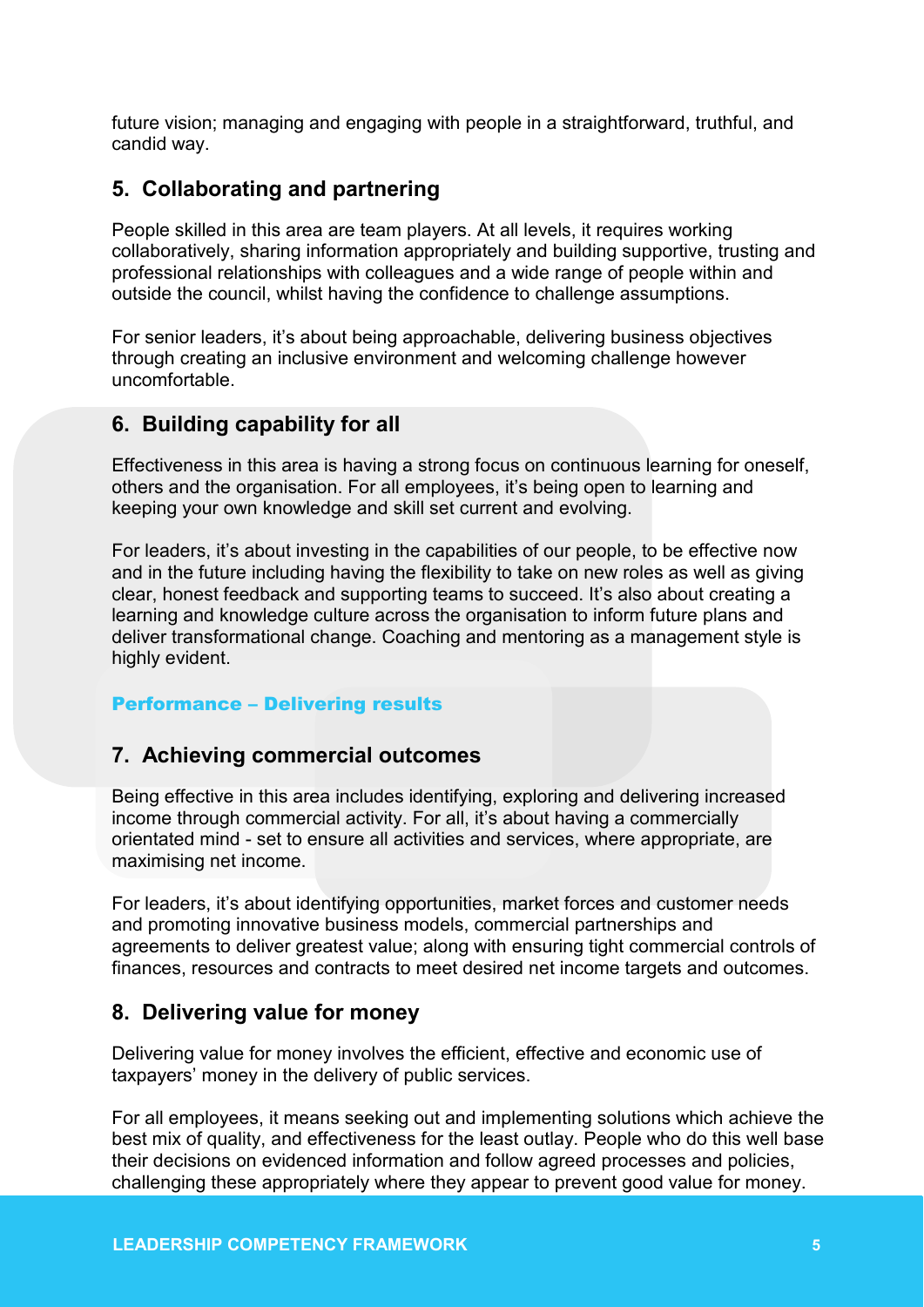For leaders, it's about embedding a culture of value for money within their area of responsibility. They work collaboratively across boundaries to ensure that the council maximises its strategic outcomes within the resources available.

## **9. Managing a quality service**

Effectiveness in this area is around valuing and delivering excellence and expertise to meet service objectives, taking account of diverse customer needs and requirements. People, who are effective plan, organise and manage their time and activities to deliver quality, reliable and efficient services, applying programme, project and risk management approaches to support service delivery.

For leaders, it is about creating an environment to deliver the desired operational service standards and creating the most appropriate and cost effective delivery models for public services.

## **10. Delivering at pace**

Effectiveness in this area means focusing on delivering timely performance with energy and taking responsibility and accountability for quality outcomes.

All employees will work to agreed goals and activities and deal with challenges in a responsive, positive and constructive way. For leaders, it is about building a performance culture where employees are given space, authority and support to deliver outcomes. It's also about keeping a firm focus on priorities and addressing performance issues resolutely, fairly and promptly.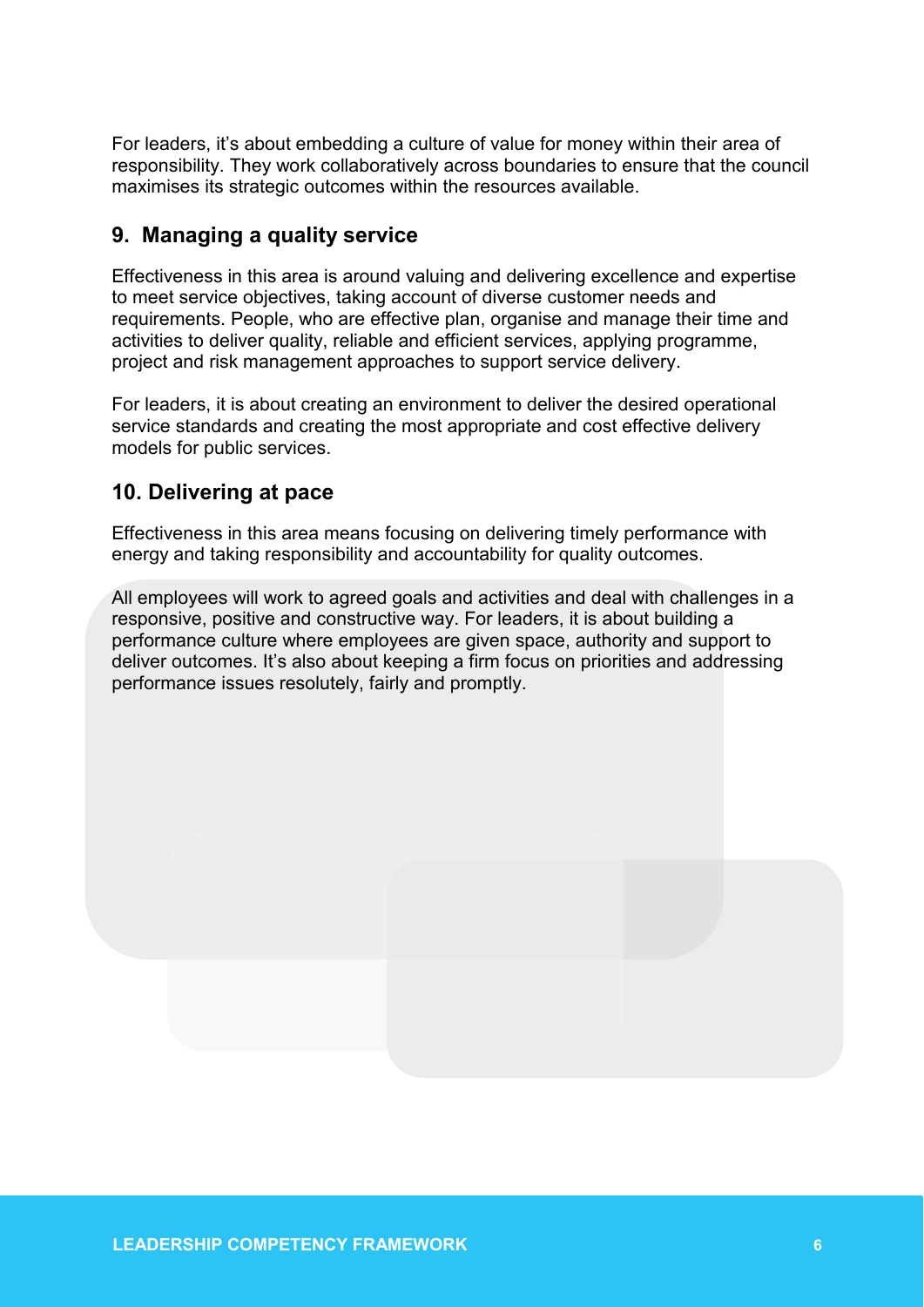## 5.0 LEVEL 1 COMPETENCY INDICATORS

#### Strategic – Setting direction

## **1. Seeing the big picture**

**Leaders who are effective demonstrate the following behaviours:**

- Develop an in-depth insight into the dynamics and issues surrounding the council including political, economic, social, environmental and technological impacts.
- Articulate the council's Corporate Plan and help people see their role within it.
- Shape strategies and plans which help put into practice and support the council's vision and long-term direction, including those shared with other partners.
- Create clear long-term strategies and joined up plans focused on adding value to service users, stakeholders and communities and making real, lasting change.
- Develop a comprehensive insight into customers, services, communities and markets affected by their area and the wider public sector context.

## **2. Changing and improving**

- Challenge bureaucratic decision making, resourcing structures and processes across the council to create a lean, flat and effective organisation.
- Create and encourage a culture of initiative, flexibility and responsiveness, mobilising the council to respond swiftly to changing priorities.
- Seek opportunities, encourage and recognise ideas, initiative, improvements and measured risk taking within own area to deliver better approaches and services.
- Encourage a culture of imaginative thinking, learning from experience and expanding mind-sets and genuinely listen to ideas from employees, communities and stakeholders.
- Challenge the status quo and accepted assumptions at the highest levels across the council.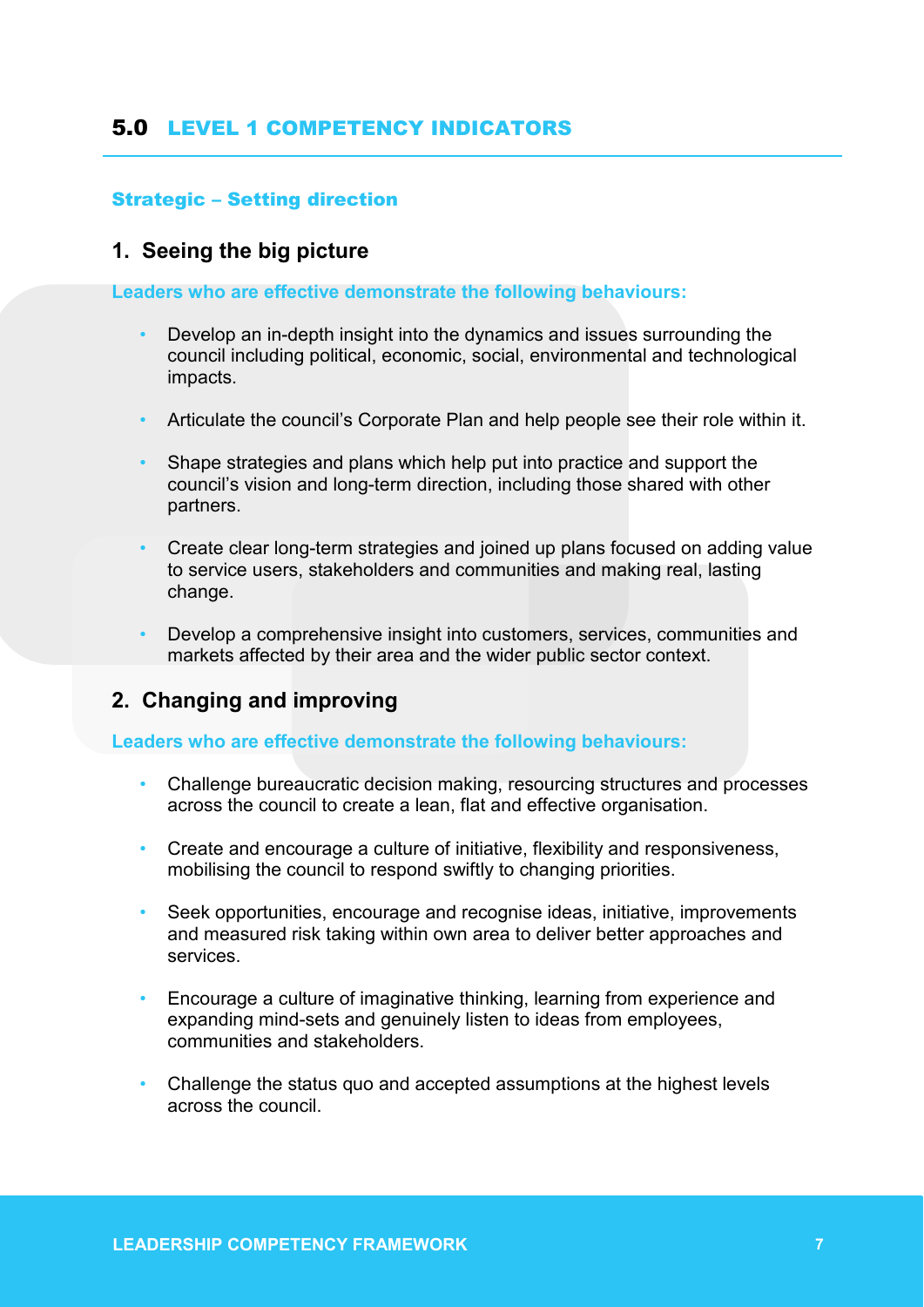## **3. Making effective decisions**

#### **Leaders who are effective demonstrate the following behaviours:**

- Involve and consult with the right stakeholders and partners in making recommendations or decisions early on and continue to engage them.
- Identify and evaluate risks and options and develop council wide strategies to manage and mitigate.
- Take quick, confident decisions at a strategic level to move things forward to meet organisational goals.
- Make unpopular decisions and defend them at the highest level when required.
- Give unbiased advice to members based on robust analysis, not just what is welcomed.

## People – Engaging people

## **4. Leading and communicating**

#### **Leaders who are effective demonstrate the following behaviours:**

- Shape, promote and exemplify desired council values and culture.
- Be highly visible and credible at the most senior levels across and outside the council, communicating purpose and direction with clarity and enthusiasm.
- Negotiate with and influence external partners, stakeholders and customers successfully at the highest level to secure mutually beneficial outcomes.
- Engage positively in debate and resolve ambiguities across the council.
- Lead from the front, ensuring visibility and communicating in a straightforward, truthful and candid way that creates an inclusive environment.

## **5. Collaborating and partnering**

- Build a strong network of collaborative relationships and partnerships across the council, Local Government and Partner Agencies to help deliver council and wider Public Sector objectives.
- Be an active member of CLT and act for the wider good of the council.
- Work effectively to bring together political and officer leadership to improve the effectiveness of the council.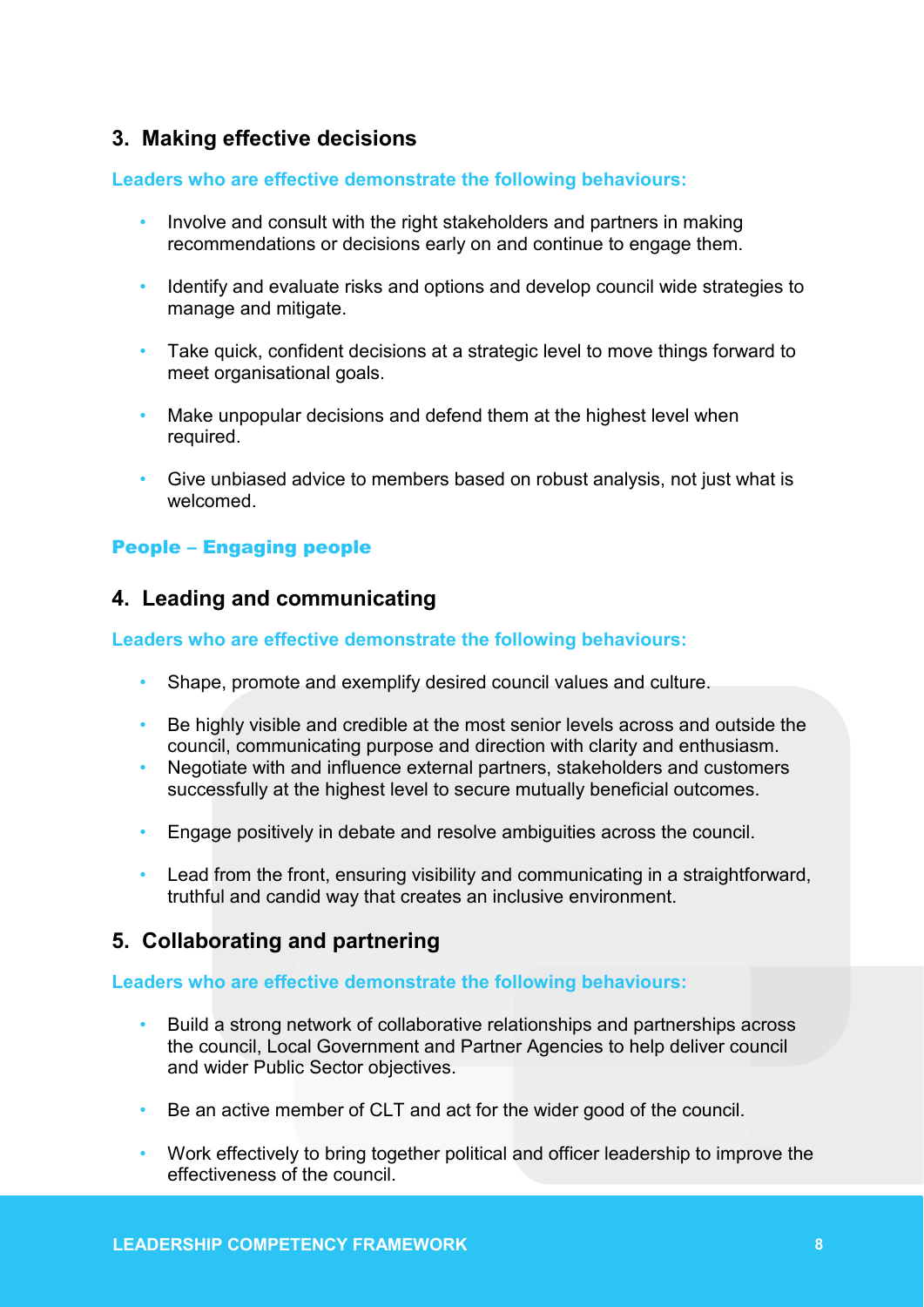- Confront issues and challenge assumptions at the highest levels with delivery partners, stakeholders and clients in an assertive yet constructive way.
- Drive a diverse and collaborative working culture which encourages openness, approachability and welcomes challenge, however uncomfortable.
- Encourage teams to engage with a variety of delivery partners and stakeholders and listen to their feedback

## **6. Building capability for all**

**Leaders who are effective demonstrate the following behaviours:**

- Champion the strategic importance of people, talent management and development issues, building a strong culture of continuous learning and knowledge sharing.
- Operate with an acute awareness of inclusiveness, equality and diversity, and build capability strategies to support careers for all employees.
- Develop and maintain organisational commitment to problem solving, empowering people to experiment and achieve organisational results together.
- Be renowned as an effective mentor and coach.

## Performance – Delivering results

## **7. Achieving commercial outcomes**

#### **Leaders who are effective demonstrate the following behaviours:**

- Role model strong leadership, influence and accountability for the achievement of commercial outcomes relevant to organisational goals.
- Seek out and facilitate the introduction of innovative business models, systems and approaches to deliver greater commerciality and sustainability.
- Ensure that all employees have appropriate levels of commercial awareness, whilst creating and embedding an organisational culture that supports this.
- Commission strategic commercial relationships with delivery partners using strong influencing skills.

## **8. Delivering value for money**

#### **Leaders who are effective demonstrate the following behaviours:**

• Drive and deliver a culture that emphasises continuous improvement, efficiency and value for money.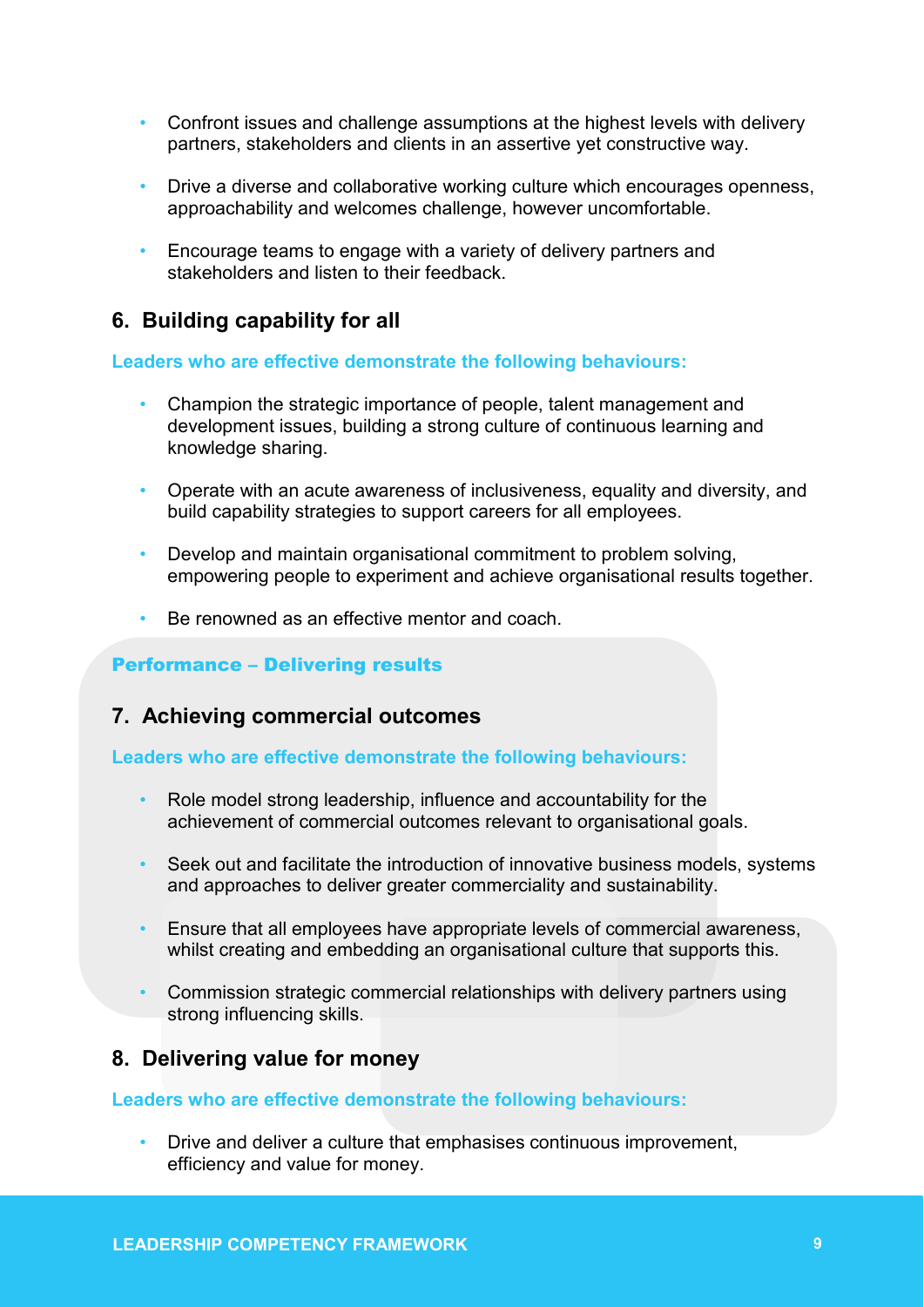- Maintain a clear focus on maximising resource efficiency, continually questioning the value of activities against strategic priorities.
- Be fluent at interpreting a wide range of financial and performance information and use this to determine policy and strategy delivery.
- Promote and visibly demonstrate a culture of value for money in own area or function in order to focus managers on getting a good return for taxpayers' money.

## **9. Managing a quality service**

#### **Leaders who are effective demonstrate the following behaviours:**

- Determine and drive customer service outcomes at a broad strategic level across the council to ensure delivery of quality services to customers.
- Create a culture of working with and through delivery partners to achieve outcomes, establish and negotiate service levels and deliverables.
- Ensure all parts of the delivery of services fully understand the required outcomes for the customer and articulate the impact of poor service, security and communication on the council's reputation.
- Ensure clear structures, systems and resources to promote efficient service delivery.

## **10. Delivering at pace**

- Drive a performance culture across the council giving teams space and authority to deliver objectives whilst, resolutely holding them accountable for outcomes.
- Promote resilience and responsiveness in the organisation by being open and honest about challenges, and the actions required to address unexpected developments.
- Enable the organisation to remain focused on core priorities irrespective of external challenges.
- Encourage, support and coach individuals and teams across the council to energise delivery.
- Act as a role model for delivery by injecting enthusiasm, positivity and energy to achieve results.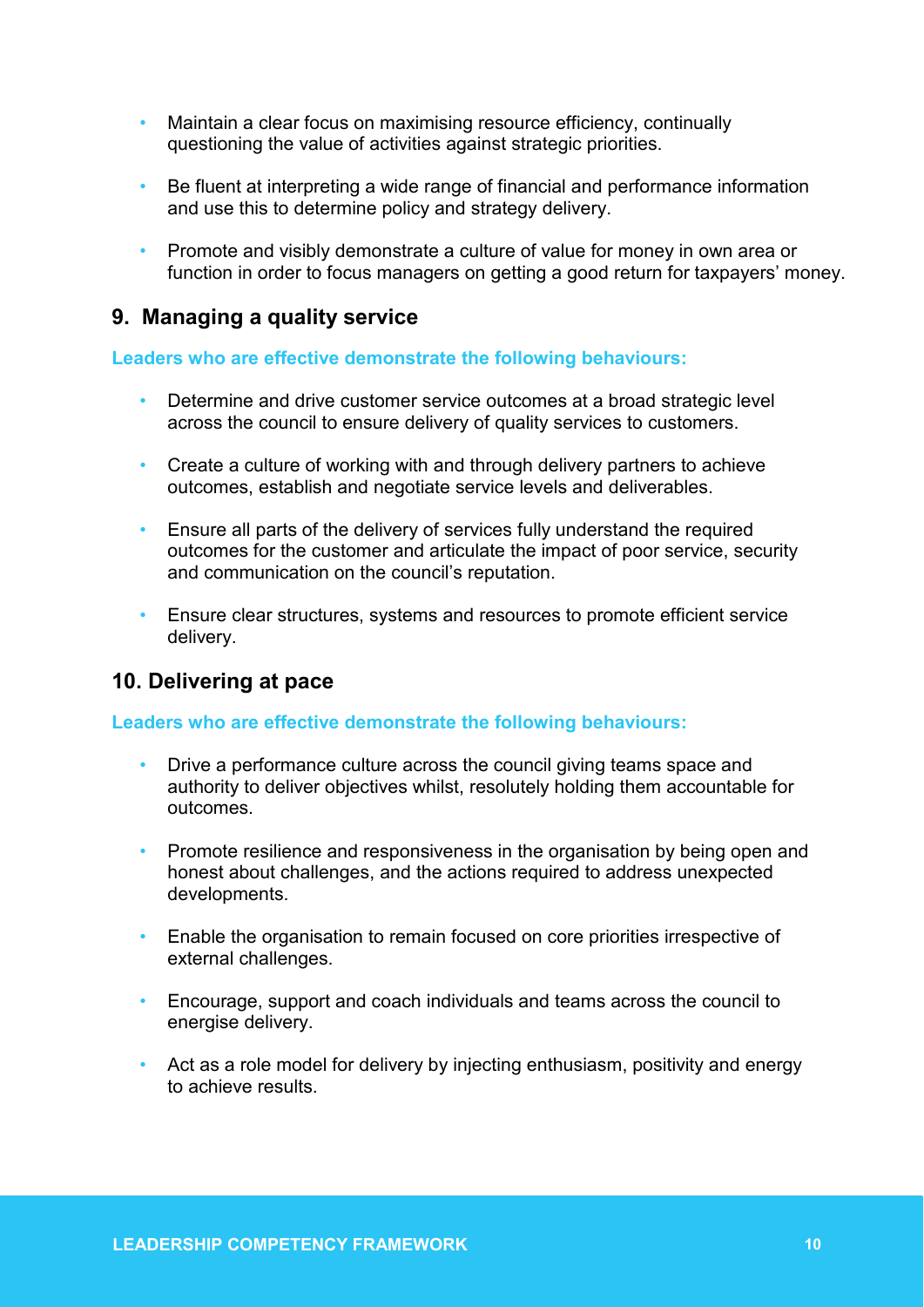## 6.0 LEVEL 2 COMPETENCY INDICATORS

## Strategic – Setting direction

## **1. Seeing the big picture**

**Leaders who are effective demonstrate the following behaviours:**

- Bring together views and perspectives of stakeholders to gain a wider picture of the landscape surrounding activities and policies.
- Create policies, plans and service provision to meet political priorities and stakeholders, residents and communities diverse requirements based on an up-to-date knowledge of need, issues and relevant good practice.
- Ensures relevant issues relating to their activity and policy area are effectively fed into strategy and big picture considerations.
- Adopt a council-wide perspective to ensure alignment of activity and policy.

## **2. Changing and improving**

#### **Leaders who are effective demonstrate the following behaviours:**

- Provide constructive challenge to senior management on change proposals which will affect own business area.
- Encourage and recognise a culture of initiative and innovation focused on adding value – give employees space, praise and credit for creativity and recognise their achievements.
- Lead the transformation of services to users, moving to a digital approach whenever possible.
- Identify step changes that quickly transform flexibility, responsiveness and quality of service.

## **3. Making effective decisions**

- Push decision making to the right level within their teams, not allow unnecessary bureaucracy and structure to suppress innovation and delivery.
- Analyse and evaluate data from various sources to identify pros and cons and identify risks in order to make well considered decisions.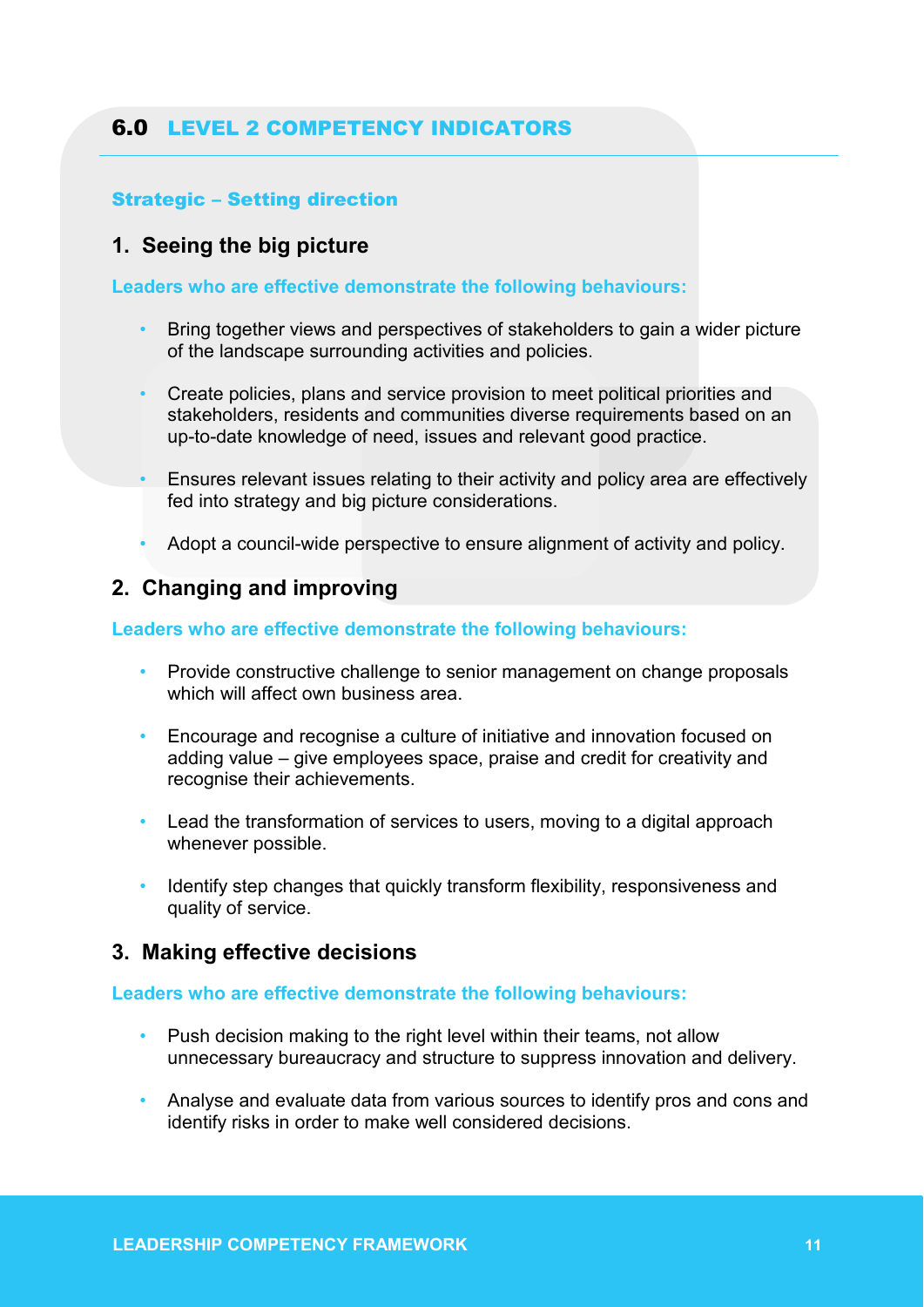- Identify the main issues in complex problems, clarify understanding or stakeholder expectations, to seek best option.
- Make difficult decisions by pragmatically weighing the complexities involved against the need to act.

#### People – Engaging people

## **4. Leading and communicating**

#### **Leaders who are effective demonstrate the following behaviours:**

- Be visible to employees and stakeholders and regularly undertake activities to engage and build trust with people involved in area of work.
- Confidently engage with stakeholders and colleagues at all levels to generate commitment to goals.
- Clarify strategies and plans, communicate purpose and direction with clarity and enthusiasm.
- Lead by example communicate in a truthful, straightforward manner with integrity, impartiality and promoting a working environment that supports the council's values.

## **5. Collaborating and partnering**

**Leaders who are effective demonstrate the following behaviours:**

- Actively build and maintain a network of colleagues and contacts to achieve progress on objectives and shared interests.
- Encourage contributions and involvement from a broad and diverse range of employees by being visible and accessible.
- Actively involve partners to deliver a business outcome through collaboration that achieves better results for communities and service users.
- Seek constructive outcomes in discussions, challenge assumptions but remain willing to compromise when it is beneficial to progress.

## **6. Building capability for all**

- Ensure that individual and organisational learning and talent development opportunities are fully exploited in order to enhance organisational capability.
- Prioritise and role model continuous self-learning and development, including leadership, management and people skills.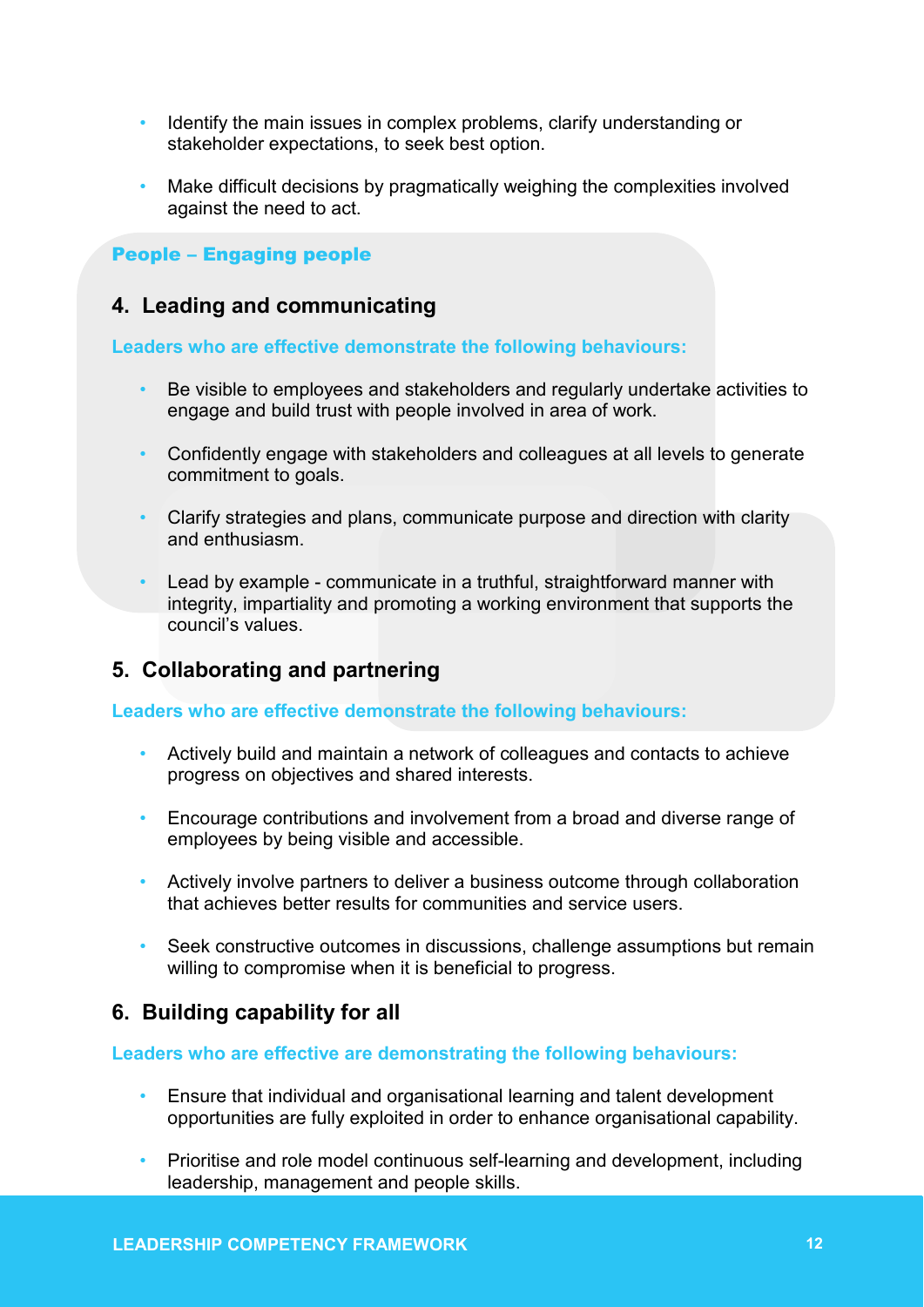- Identify capability requirements needed to deliver future team objectives and support teams to succeed in delivering to meet those needs.
- Support teams to succeed, devoting dedicated time to empowering people through coaching and mentoring and sharing expertise and knowledge.

#### Performance – Delivering results

#### **7. Achieving commercial outcomes**

**Leaders who are effective demonstrate the following behaviours:**

- Understand the commercial drivers that will influence a private or third sector organisation and the levers that can be used in negotiating or influencing contractual arrangements.
- Be able to recognise and understand the commercial tools that can be deployed to extract value from contracts.
- Identify, develop and implement new commercial opportunities and models for the delivery of policy and business goals.
- Identify and implement different ways of working deployed in other sectors, for example, using resources, assets and commercial arrangements.

## **8. Delivering value for money**

**Leaders who are effective demonstrate the following behaviours:**

- Understand impacts of financial position in own service area and that of the organisation and use insight to curtail or support business and investment activities.
- Achieve the best return on investment and deliver more for less on specific budgets by effectively managing resources and maximising the use of assets.
- Monitor the use of resources in line with organisational procedures and plans and hold team to account.
- Interpret a wide range of financial and management information and use financial data effectively in decisions.

## **9. Managing a quality service**

#### **Leaders who are effective demonstrate the following behaviours:**

• Exemplify positive customer service behaviours and promote a culture focused on ensuring customer needs are met.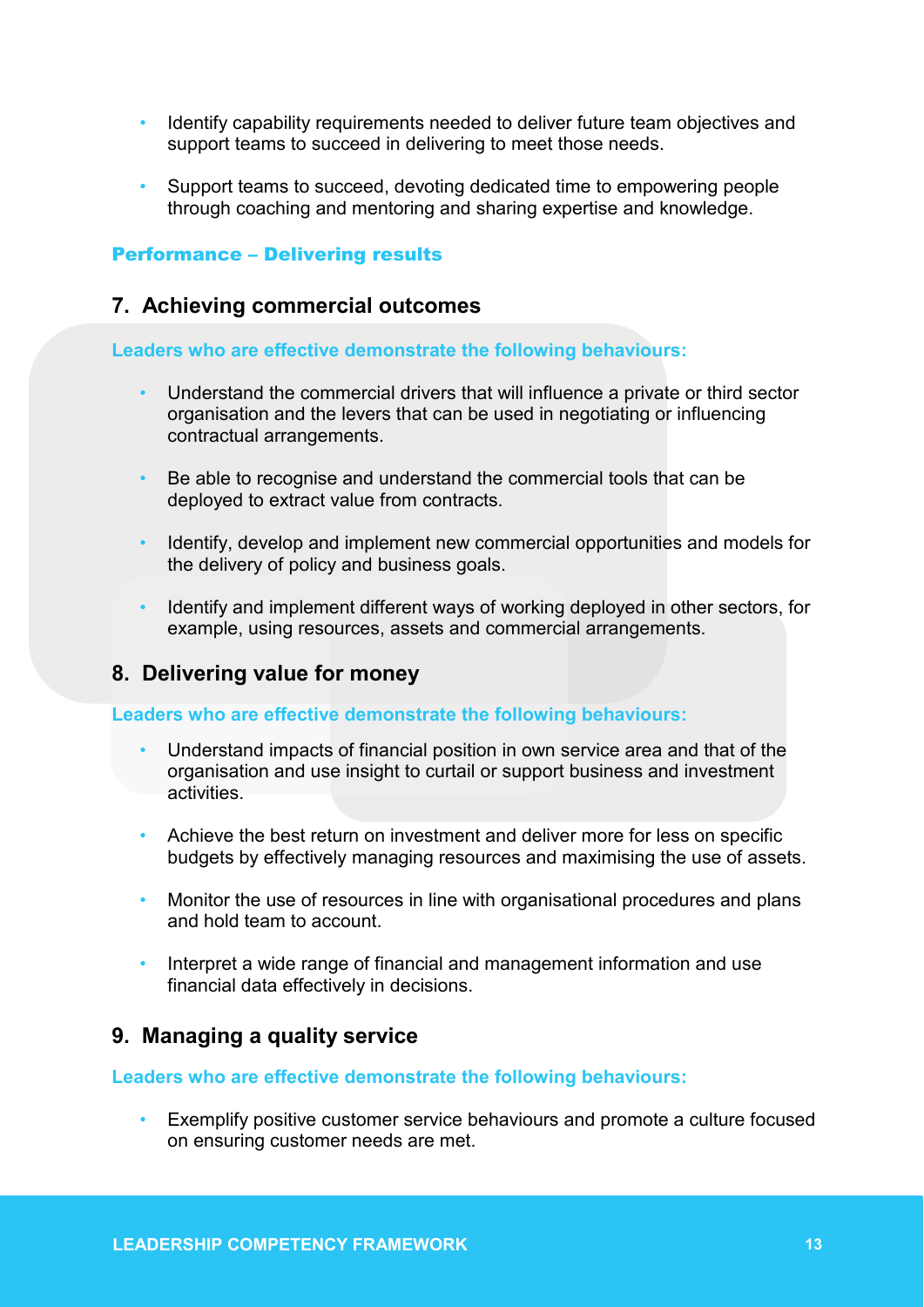- Establish how the business area compares to customer service expectations and industry best practice and identify necessary improvements in plans.
- Ensure the service offer thoroughly considers customer's needs and provides a broad range of available methods to meet this, including systems, structures, processes and resources.
- Make effective use of project management skills and techniques to deliver outcomes, including identifying risks and mitigating actions.

## **10. Delivering at pace**

- Get the best out of people by giving enthusiastic and encouraging messages about priorities, objectives and expectations.
- Clarify business priorities, roles and responsibilities and secure individual and team ownership.
- Drive a performance culture within own area, allowing people space and authority to deliver their objectives and recognising their achievements.
- Translate strategic priorities into clear outcome-focused objectives for managers and provide the energy, drive and enthusiasm in achievement of these objectives.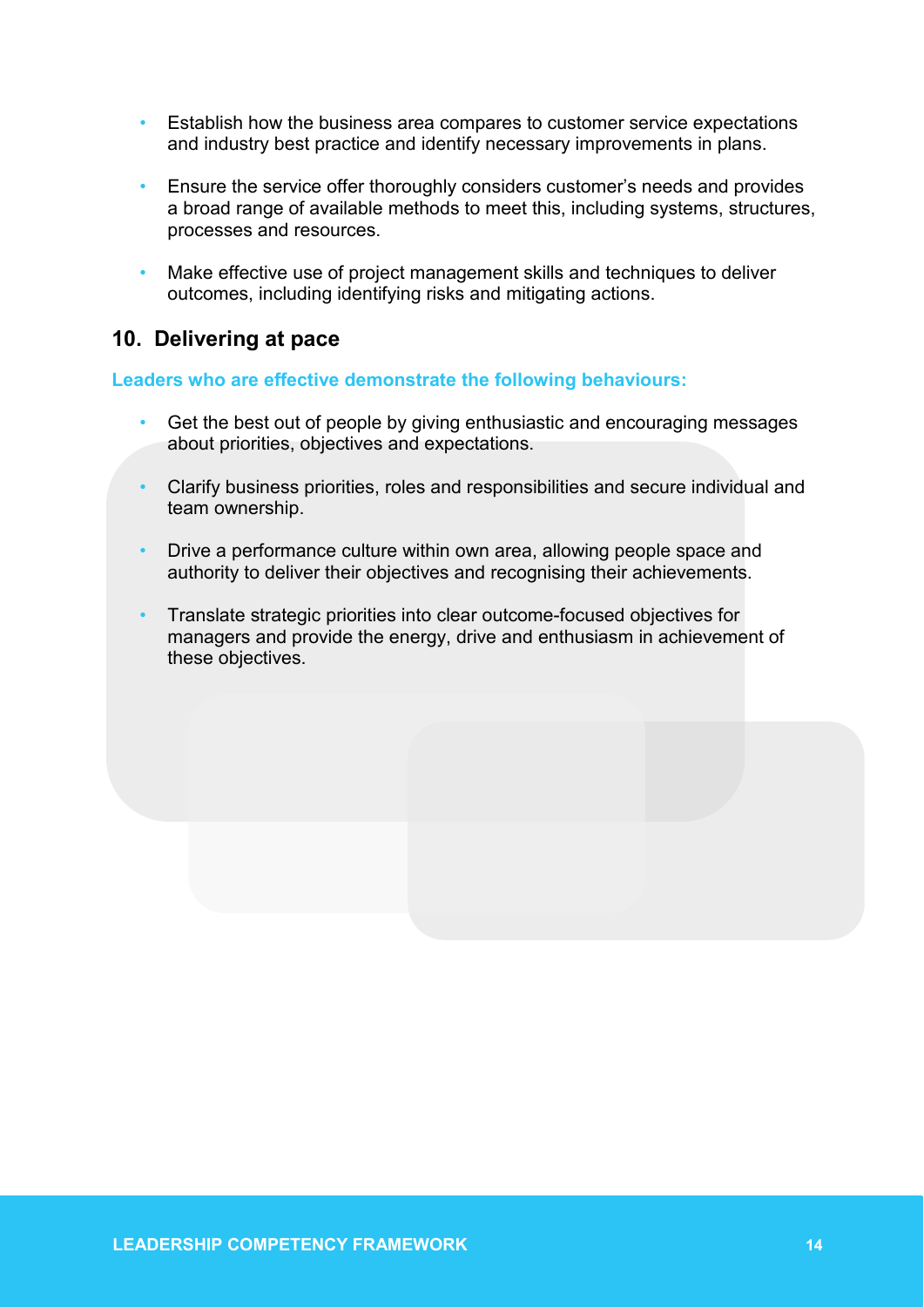## 7.0 LEVEL 3 COMPETENCY INDICATORS

## Strategic – Setting direction

## **1. Seeing the big picture**

**Leaders who are effective demonstrate the following behaviours:**

- Be alert to emerging issues and trends which might impact or benefit own and team's work.
- Develop an understanding of strategies within own service area and how these contribute to service priorities.
- Seek to understand how the services, activities and strategies in the area work together to create value for the customer or end user.
- Ensure own area and team activities are aligned to service priorities.

## **2. Changing and improving**

#### **Leaders who are effective demonstrate the following behaviours:**

- Find ways to improve systems, structures, policies and procedures to deliver with more streamlined resources
- Regularly review procedures or systems with teams to identify improvements and simplify processes and decision making.
- Be willing to meet the challenges of difficult or complex changes, encouraging and supporting others to do the same.
- Prepare for and respond appropriately to the range of possible effects that change may have on own role and the wider team.

## **3. Making effective decisions**

**Leaders who are effective demonstrate the following behaviours:**

- Make appropriate decisions when they are needed, even if they prove difficult or unpopular.
- Invite and welcome challenge and where appropriate involve others in decision making to help build engagement and present robust recommendations.
- Recognise scope of own authority for decision making and empower and support team members to make decisions.

## People – Engaging people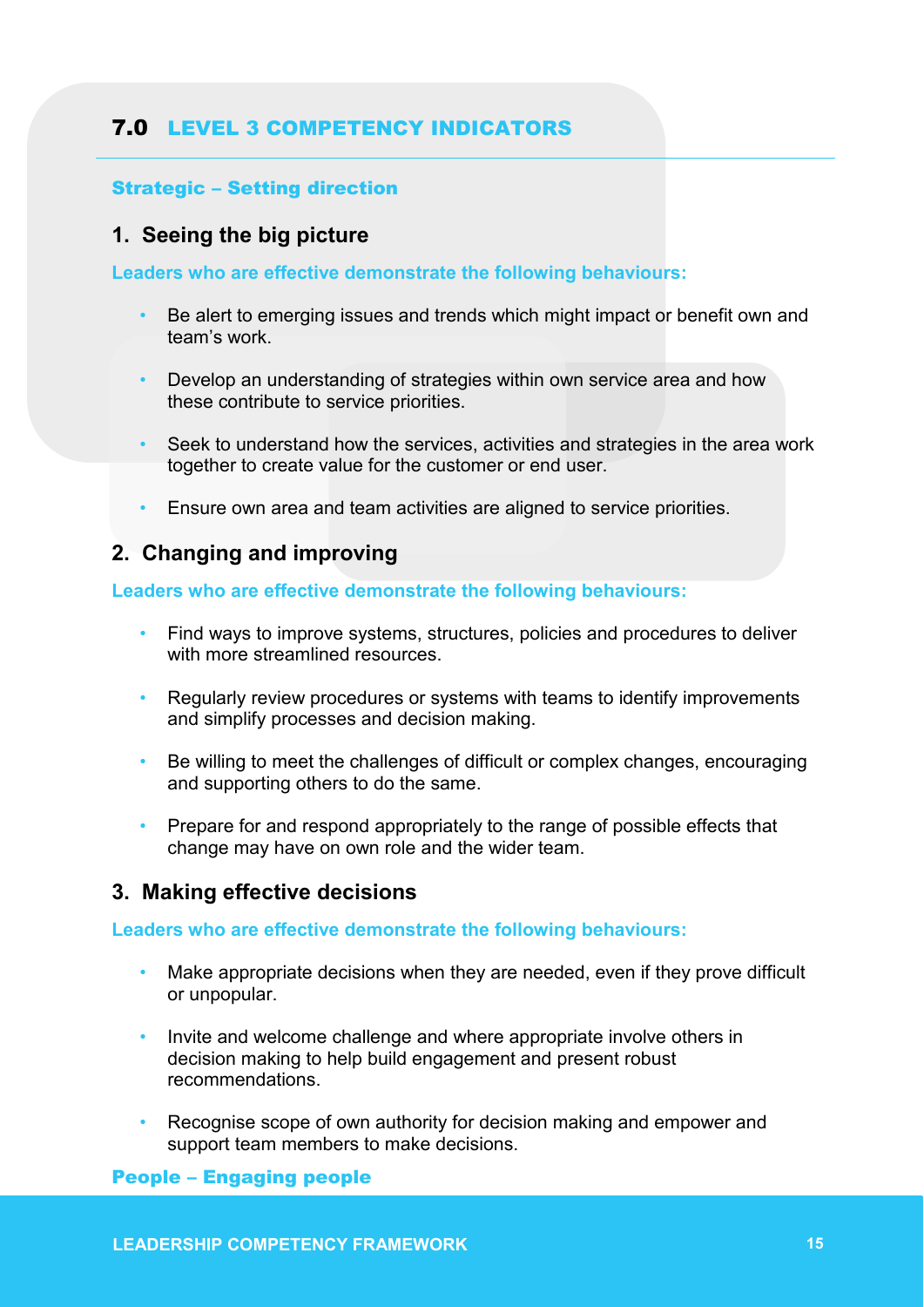## **4. Leading and communicating**

**Leaders who are effective demonstrate the following behaviours:**

- Continually communicate with employees, helping to clarify goals and activities and the links between these and the council's Corporate Plan.
- Role model enthusiasm, energy and positivity about their work and encourage others to do the same.
- Promote the work of the service and play an active part in supporting the council's values and culture.

## **5. Collaborating and partnering**

#### **Leaders who are effective demonstrate the following behaviours:**

- Establish relationships with a range of stakeholders to support delivery of business outcomes.
- Readily share resources to support higher priority work, showing pragmatism and support for the shared goals of the organisation.
- Encourage collaborative team working within own team, across the service and with other teams across the council.

## **6. Building capability for all**

## **Leaders who are effective demonstrate the following behaviours:**

- Identify and address team or individual capability requirements and gaps to deliver current and future work.
- Develop all team members to support succession planning, devoting time to coach, mentor and develop others.
- Continually seek and act on feedback to evaluate and improve their own and team's performance.

## Performance – Delivering results

## **7. Achieving commercial outcomes**

- Promote and encourage commercial awareness and mind set including identifying opportunities and delivering commercial opportunities.
- Collate and use evidence to assess the costs, income and effectiveness of commercial activities and outcomes. **16**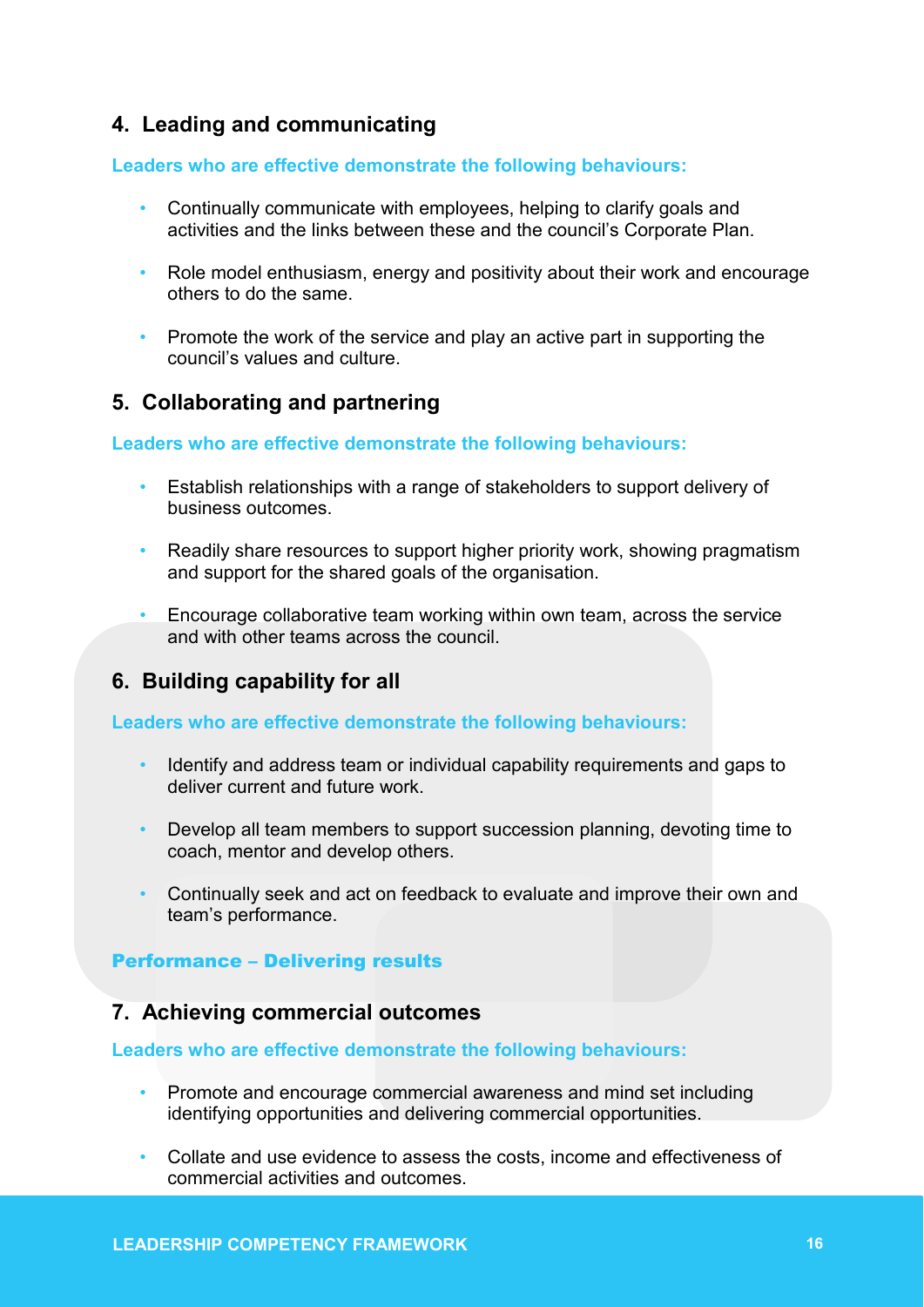• Review and implement alternative methods and approaches to meet net income targets and outcomes.

## **8. Delivering value for money**

**Leaders who are effective demonstrate the following behaviours:**

- Promote and encourage an awareness of cost, using clear simple examples of benefits and how to measure outcomes.
- Recommend actions to achieve value for money and efficiency.

## **9. Managing a quality service**

#### **Leaders who are effective demonstrate the following behaviours:**

- Make effective use of project management skills and techniques to deliver outcomes, including identifying risks and mitigating actions.
- Establish mechanisms to seek out and respond to feedback from customers about service provided.
- Work with team to set priorities, goals, objectives and timescales.

## **10. Delivering and pace**

- Successfully manage, coach support and stretch self and team to deliver agreed goals and objectives.
- Plan ahead but reassess workloads and priorities if situations change or people are facing conflicting demands.
- Take responsibility for delivering expected outcomes on time and to standard whilst allowing the team space and authority to deliver objectives and recognising their achievements.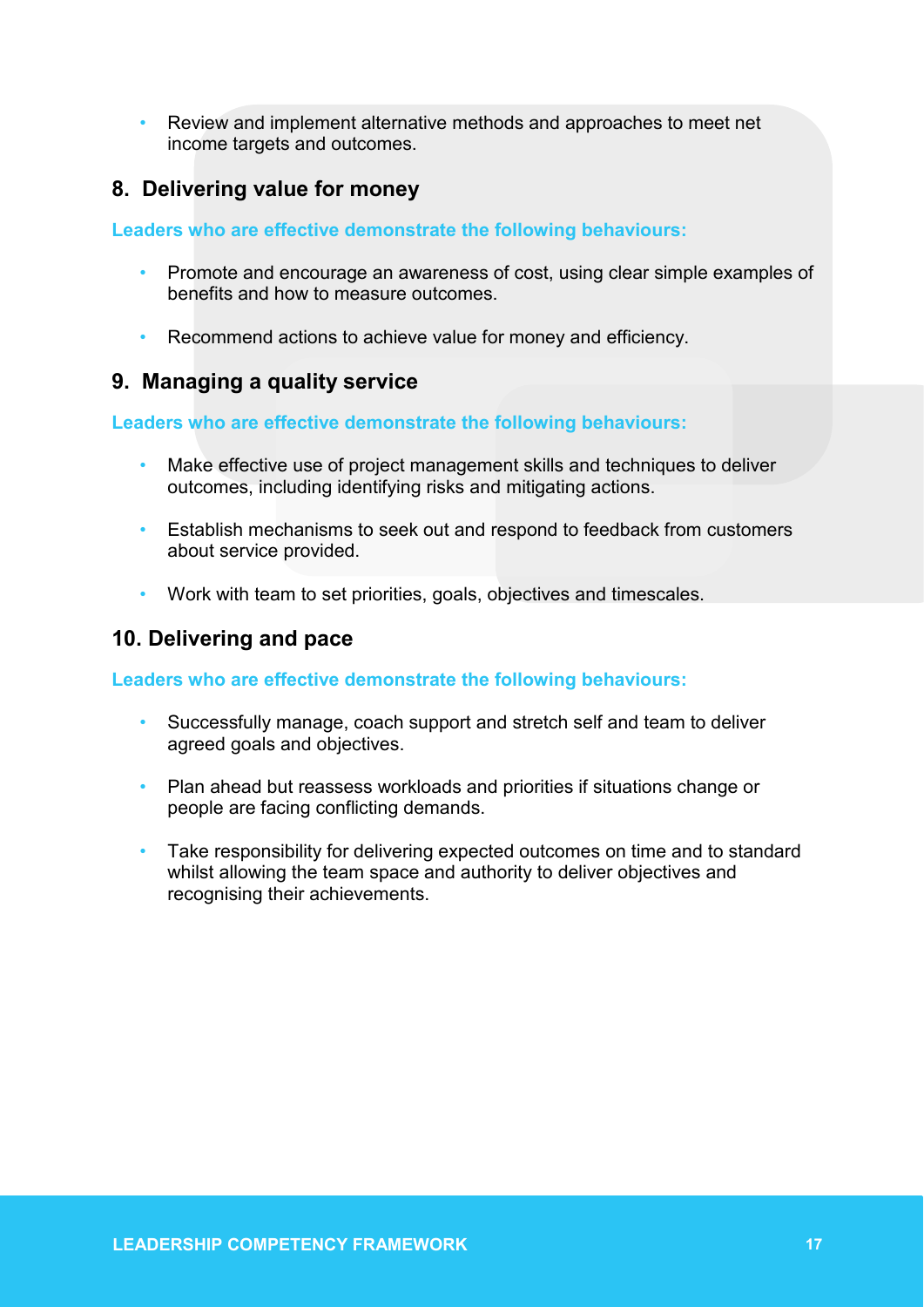# 8.0 INEFFECTIVE BEHAVIOURS

The following descriptors of ineffective behaviours apply at all levels of the competency framework and may be used in some circumstances to identify areas where more focused support and development is required.

## Strategic – Setting direction

## **1. Seeing the big picture**

- Focuses on short-term concerns with a limited insight into the challenges and issues that are either currently impacting on the team, service and council or are likely to in future.
- Operates within own service area without regard to links with other teams and service areas.

## **2. Changing and improving**

- Tolerates colleagues operating in rigid, bureaucratic ways.
- Maintains current ineffective working practices without challenge and misses opportunities to use alternative delivery methods, structures and procedures.

## **3. Making effective decisions**

- Provides advice, recommendations or decisions without full and proper consultation, evaluation of risk, scenarios and options or without regard for context with wider agendas, priorities and impacts.
- Makes decisions that offer least resistance and challenge or are more popular rather than decisions that are appropriate for the team, colleagues, service or customers.

## People – Engaging people

## **4. Leading and communicating**

- Acts in ways that contradict desired culture and values of the council.
- Misses or fails to act on opportunities to transform the team, service, policies and procedures or waits for others to take the lead.

## **5. Collaborating and partnering**

• Creates and enables narrow ways of working in the delivery of policies, processes and services and fails to involve relevant partners and stakeholders.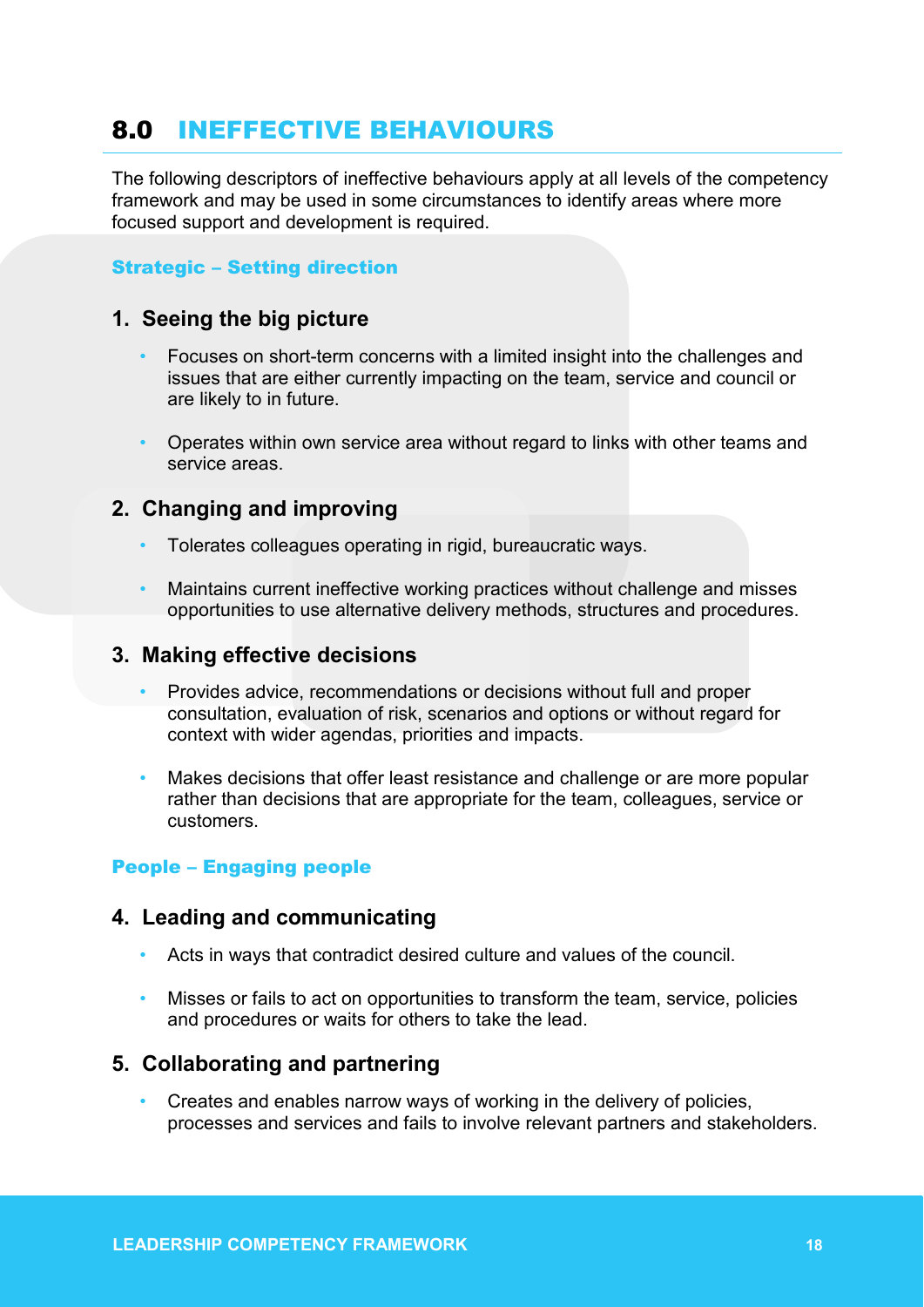• Supports or creates individual or silo ways of working either within or across team or service area.

## **6. Building capacity for all**

- Demonstrates limited ability or commitment to enabling equal opportunities for employees to progress their career or realise their potential.
- Fails to use appropriate methods and policies to effectively address team performance issues or ineffective behaviours.

#### Performance – Delivering results

## **7. Achieving commercial outcomes**

- Demonstrates limited knowledge of commercial awareness and understanding when shaping policies, processes and delivery models.
- Shows a limited understanding about relevant commercial opportunities, concepts, processes and systems and how these can be used to deliver council priorities and team objectives.

## **8. Delivering value for money**

- Rarely uses financial or management information to support analysis or inform decision making or fails to effectively manage resources to achieve efficiencies and effective return on investment.
- Fails to demonstrate an understanding of the financial aspects of business decisions and or ignores the need for transparency, audit and regard for financial regulations.

## **9. Managing a quality service**

- Demonstrates limited ability to effectively plan, manage and organise time and activities to deliver good quality and effective services and projects within budgets and set timescales.
- Establishes unrealistic or confused priorities, strategies and objectives that lead to inefficiencies in service delivery or overlaps between activities.

## **10. Delivering at Pace**

• Displays a lack of purpose and direction about the focus of the service or team and fails to effectively measure and monitor performance against objectives and priorities. Fails to set standards for timeliness and quality of monitoring in their own area of responsibility.

## **Please contact the Learning and Development team for further information, advice or guidance on 01623 463486 or 463378.**